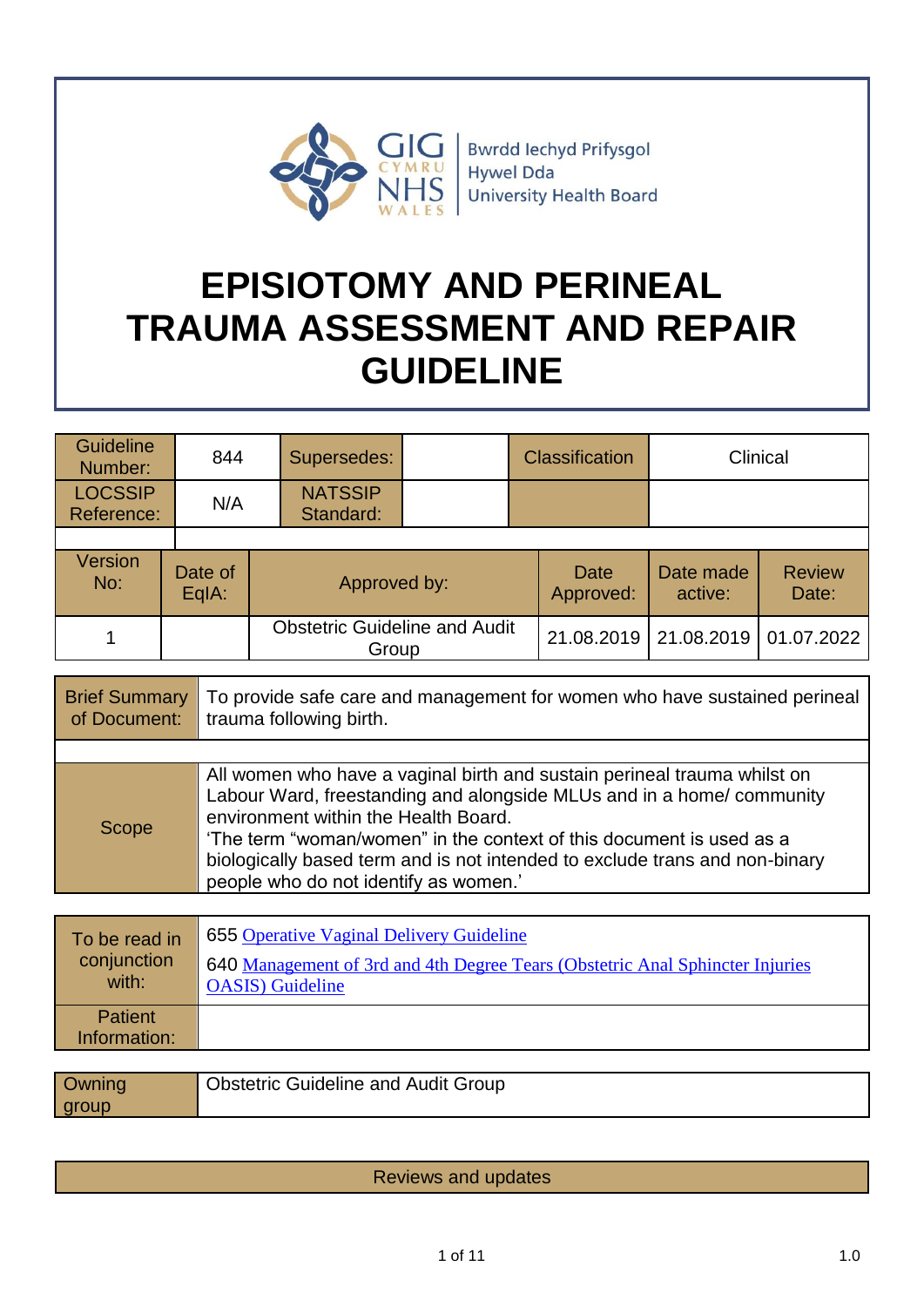| Version | <b>Summary of Amendments:</b> | Date       |
|---------|-------------------------------|------------|
| no:     |                               | Approved:  |
|         | Guideline                     | 21.08.2019 |

Glossary of terms

| Term            | <b>Definition</b>                                  |
|-----------------|----------------------------------------------------|
| <b>AWNCPfNL</b> | All Wales Normal Care pathway for Normal Labour    |
| <b>CLC</b>      | Consultant led care                                |
| <b>MLC</b>      | Midwife led care                                   |
| <b>FHR</b>      | Fetal heart rate                                   |
| <b>TENS</b>     | <b>Transcutaneous Electrical Nerve Stimulation</b> |

| Keywords   Perineal trauma, first degree tear, second degree tear, third degree tear |
|--------------------------------------------------------------------------------------|
|                                                                                      |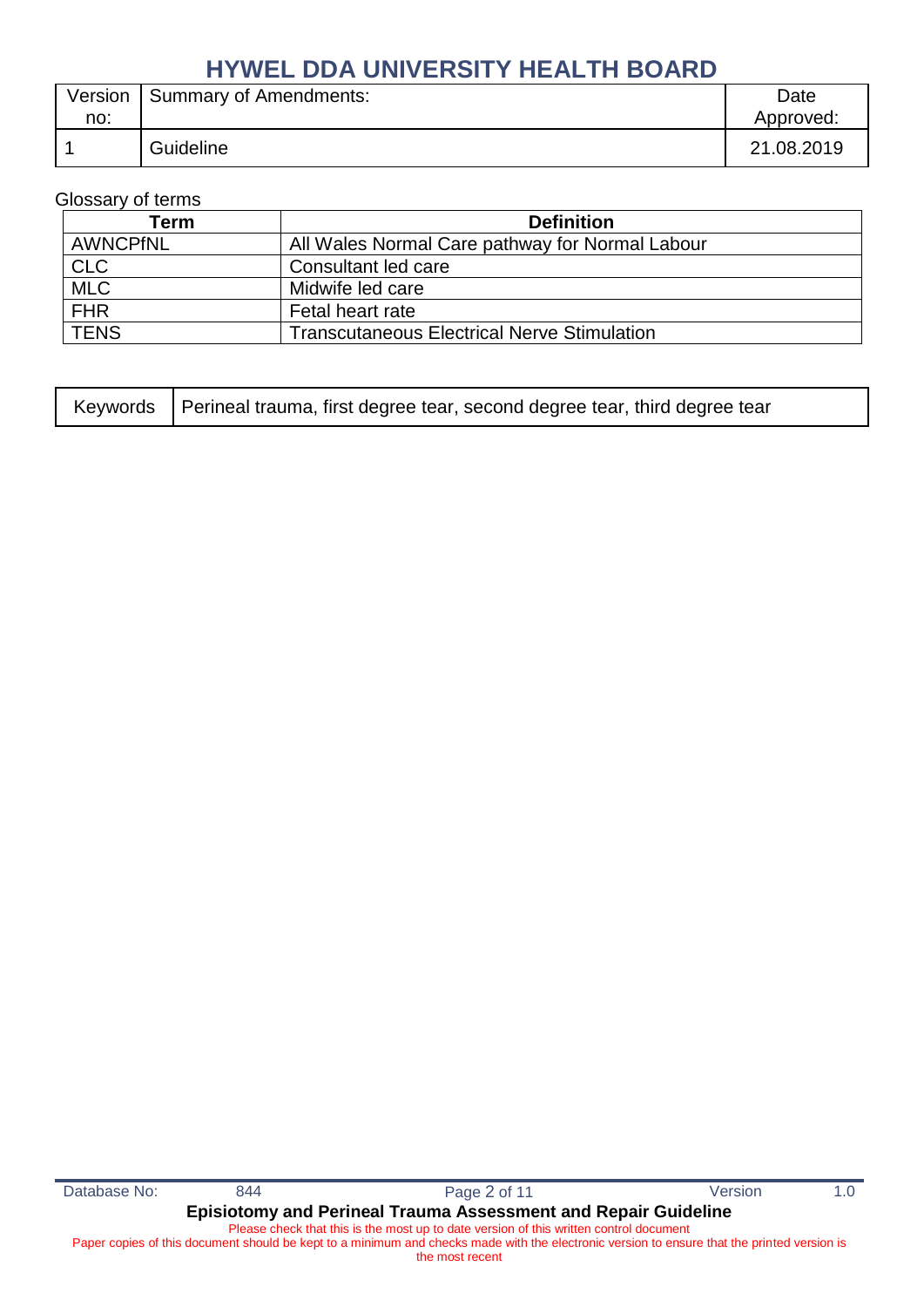### **Contents Page**

| 5. Management |  |
|---------------|--|
|               |  |
|               |  |
|               |  |
|               |  |
|               |  |
|               |  |
|               |  |
|               |  |
|               |  |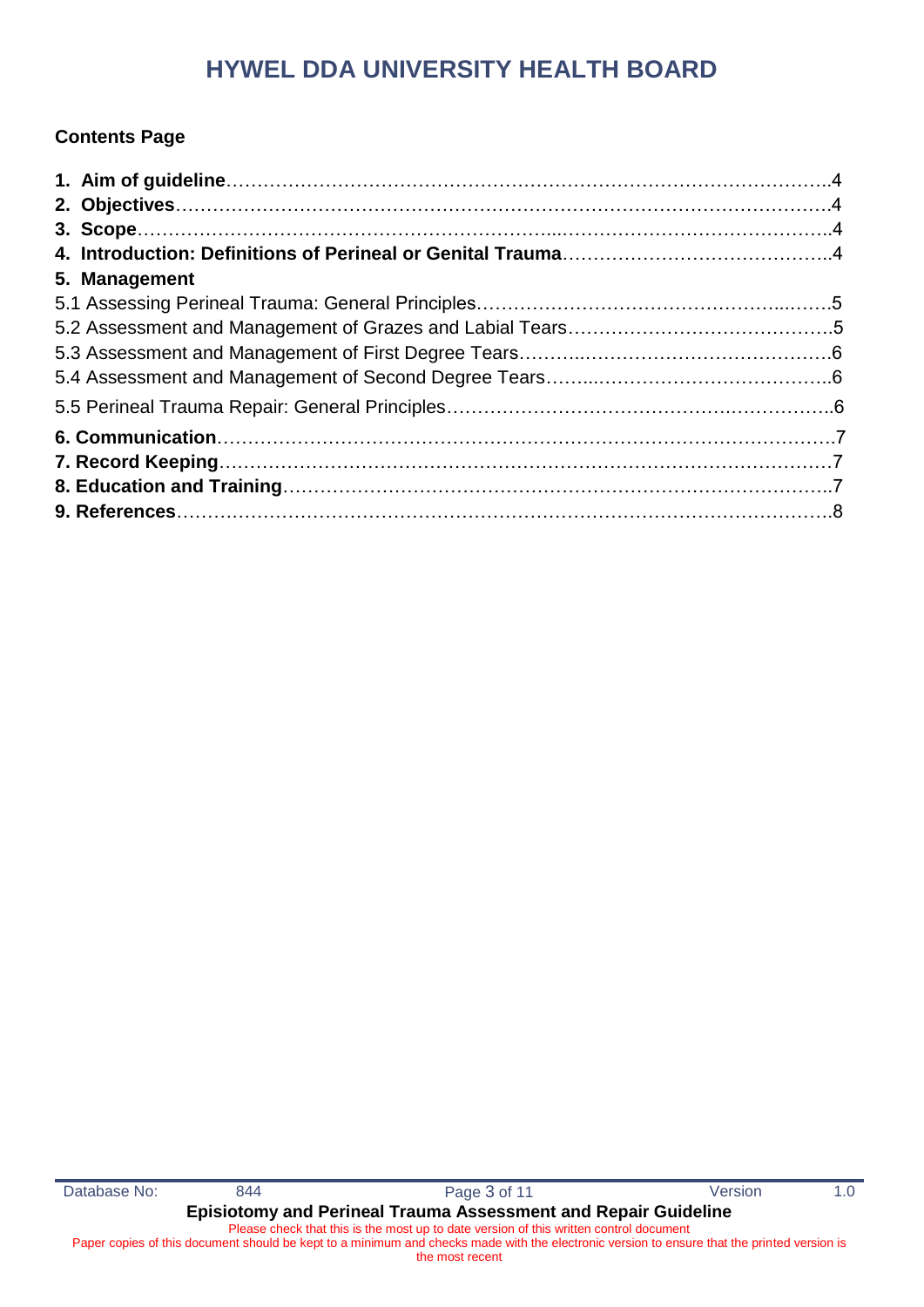#### **1. Aim of Guideline**

The aim of this guideline is to provide guidance in the area of assessment and repair of perineal trauma to ensure that adequate assessment of the extent of the trauma is identified and to provide a consistently high standard of perineal repair.

#### **2. Objectives**

The aim of this guideline will be achieved by the following objective:

 to ensure adequate assessment of the extent of the trauma, provide a high standard of perineal repair and reduce maternal morbidity.

#### **3. Scope**

- All women who are assessed as having sustained perineal trauma following birth.
- Practitioners including obstetricians and midwives who are appropriately trained gain further confidence and competence to enhance their optimum standard of care.

#### **4. Introduction**

**Definitions of perineal or genital trauma caused by either tearing or episiotomy.**

| Degree            | Trauma                                                                                                                                                                                                                                                       |
|-------------------|--------------------------------------------------------------------------------------------------------------------------------------------------------------------------------------------------------------------------------------------------------------|
| Intact            | No trauma to the vaginal area or perineum noted. No suturing required                                                                                                                                                                                        |
| <b>Grazes</b>     | Superficial splits of the vaginal walls/labia or perineal skin, these rarely requiring                                                                                                                                                                       |
|                   | suturing.                                                                                                                                                                                                                                                    |
| Labial            | Superficial lacerations to the labia rarely require suturing in isolation. If bilateral labial<br>lacerations are noted suturing should be commenced to prevent fusing of the skin                                                                           |
| <b>First</b>      | Superficial lacerations to the vaginal and perineal skin only. Suturing to be considered<br>and assessed on an individual basis.                                                                                                                             |
| <b>Second</b>     | Injury to the posterior vaginal wall, subcutaneous fat, perineal skin and superficial<br>muscle (bulbo-cavernosus and superficial transverse perinei) and deep muscle. But not<br>involving the anal sphincter; includes damage resulting from an Episiotomy |
| <b>Third</b>      | Injury to the perineum involving the anal sphincter muscles                                                                                                                                                                                                  |
|                   | 3a: less than 50% of external anal sphincter thickness torn                                                                                                                                                                                                  |
|                   | 3b: more than 50% of external anal sphincter thickness torn                                                                                                                                                                                                  |
|                   | 3c: Internal sphincter torn                                                                                                                                                                                                                                  |
| <b>Fourth</b>     | Complete disruption of the external and internal anal sphincter complex and the anal                                                                                                                                                                         |
|                   | epithelium                                                                                                                                                                                                                                                   |
| <b>Buttonhole</b> | This tear involves the anal mucosa with intact anal sphincter muscles. It should be                                                                                                                                                                          |
| <b>Tear</b>       | documented separately. Non recognition may cause recto-vaginal fistulae.                                                                                                                                                                                     |
|                   |                                                                                                                                                                                                                                                              |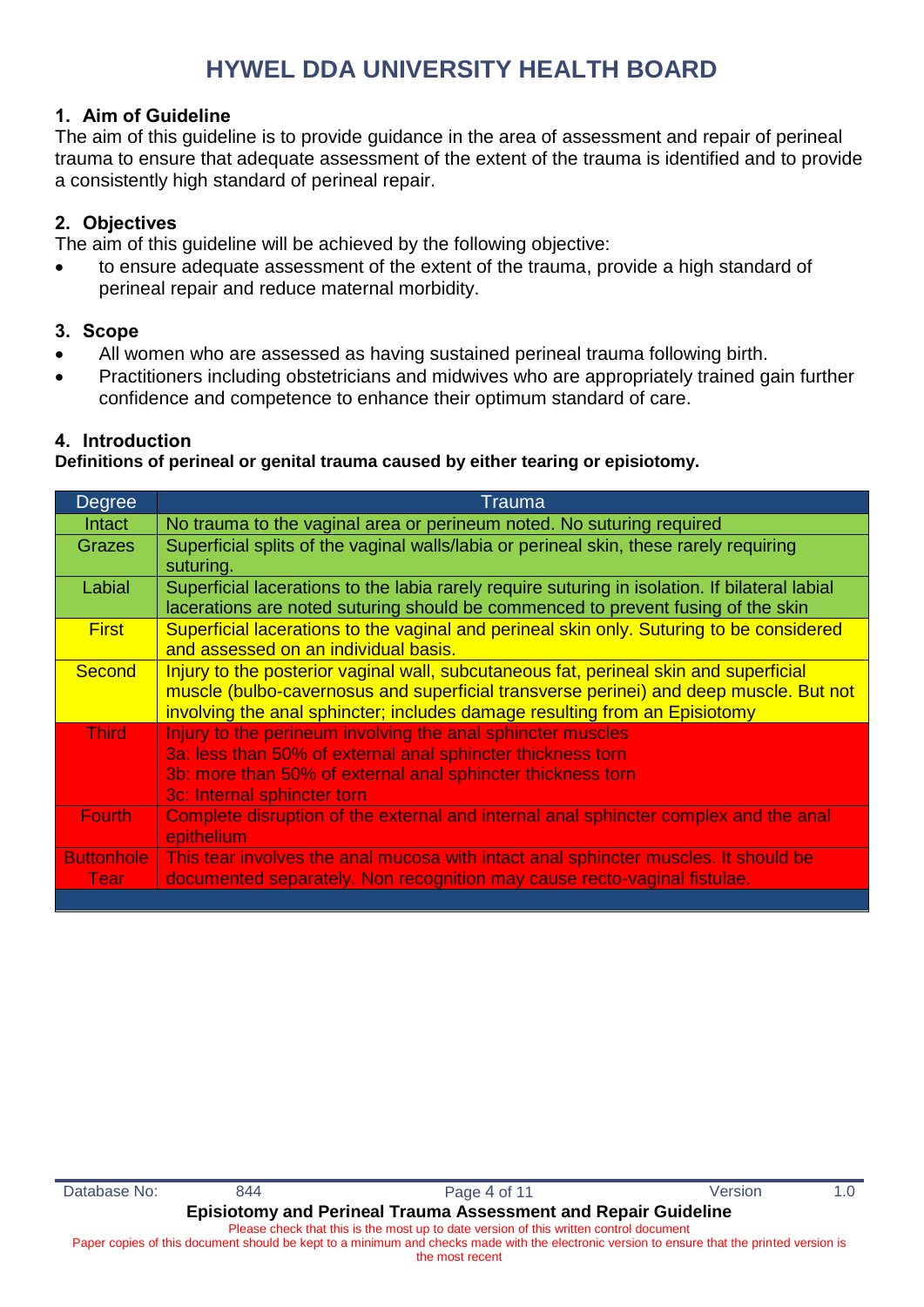#### **5. Management**

#### **5.1. Assessing Perineal Trauma: General Principles**

- This should be offered, when available, to women to encourage mobility and normalisation.
- Explain to the woman what is planned and why
- Document consent for assessment of perineum
- Ensure that a second person is in attendance during assessment this can be a healthcare support worker or midwifery/ medical
- Offer inhalational analgesia
- Ensure good lighting
- Position the woman so that she is comfortable and so that the genital structures can be seen clearly.
- Perform the initial examination gently and with sensitivity. It may be done in the immediate period after birth.
- If genital trauma is identified after birth, offer further systematic assessment, including a rectal examination.
- Further explanation of what is planned and why
- Confirmation by the woman that tested effective local or regional analgesia is in place
- Visual assessment of the extent of perineal trauma to include the structures involved, the apex of the injury and assessment of bleeding.
- A rectal examination should be undertaken to assess whether there has been any damage to the external or internal anal sphincter if there is any suspicion that the perineal muscles are damaged.
- Ensure that the timing of this systematic assessment does not interfere with mother–baby bonding unless the woman has bleeding that requires urgent attention.
- All relevant healthcare professionals should attend training in perineal/genital assessment and repair, and ensure that they maintain these skills.
- Advise the woman that in the case of first-degree trauma, the wound should be sutured in order to improve healing, unless the skin edges are well opposed.
- Advise the woman that in the case of second-degree trauma, the muscle should be sutured in order to improve healing.
- Complete the perineal assessment section for all women and appropriately document in the Labour and Delivery Record and highlight that no suturing is required; this will then indicate that the perineal repair section is not applicable.
- All women with intact perineums should still be given advice on bladder care, postnatal pain relief, extent of trauma i.e. grazes, diet including fibre, pelvic floor exercises and postnatal hygiene advice.
- **Seek advice from a more experienced midwife or obstetrician if there is uncertainty about the nature or extent of the trauma.**

#### **5.2. Assessment and Management of Grazes and Labial Tears**

- Complete the perineal assessment section for all women and document accordingly in the Labour and Delivery Record. If suturing is required it should be clearly highlighted and then progress onto the perineal repair section of the notes.
- Currently grazes and labial tears are assessed on an individual basis, is there is no bleeding and the skin edges are well opposed there is no need to suture.
- Please note bilateral labial tears will need to be sutured to avoid the skin apposing to each other.

| Database No:                                                                           | 844 | Page 5 of 11                                                                                                                                | <b>Version</b> | 1. $\Omega$ |
|----------------------------------------------------------------------------------------|-----|---------------------------------------------------------------------------------------------------------------------------------------------|----------------|-------------|
|                                                                                        |     | Episiotomy and Perineal Trauma Assessment and Repair Guideline                                                                              |                |             |
| Please check that this is the most up to date version of this written control document |     |                                                                                                                                             |                |             |
|                                                                                        |     | Paper copies of this document should be kept to a minimum and checks made with the electronic version to ensure that the printed version is |                |             |
| the most recent                                                                        |     |                                                                                                                                             |                |             |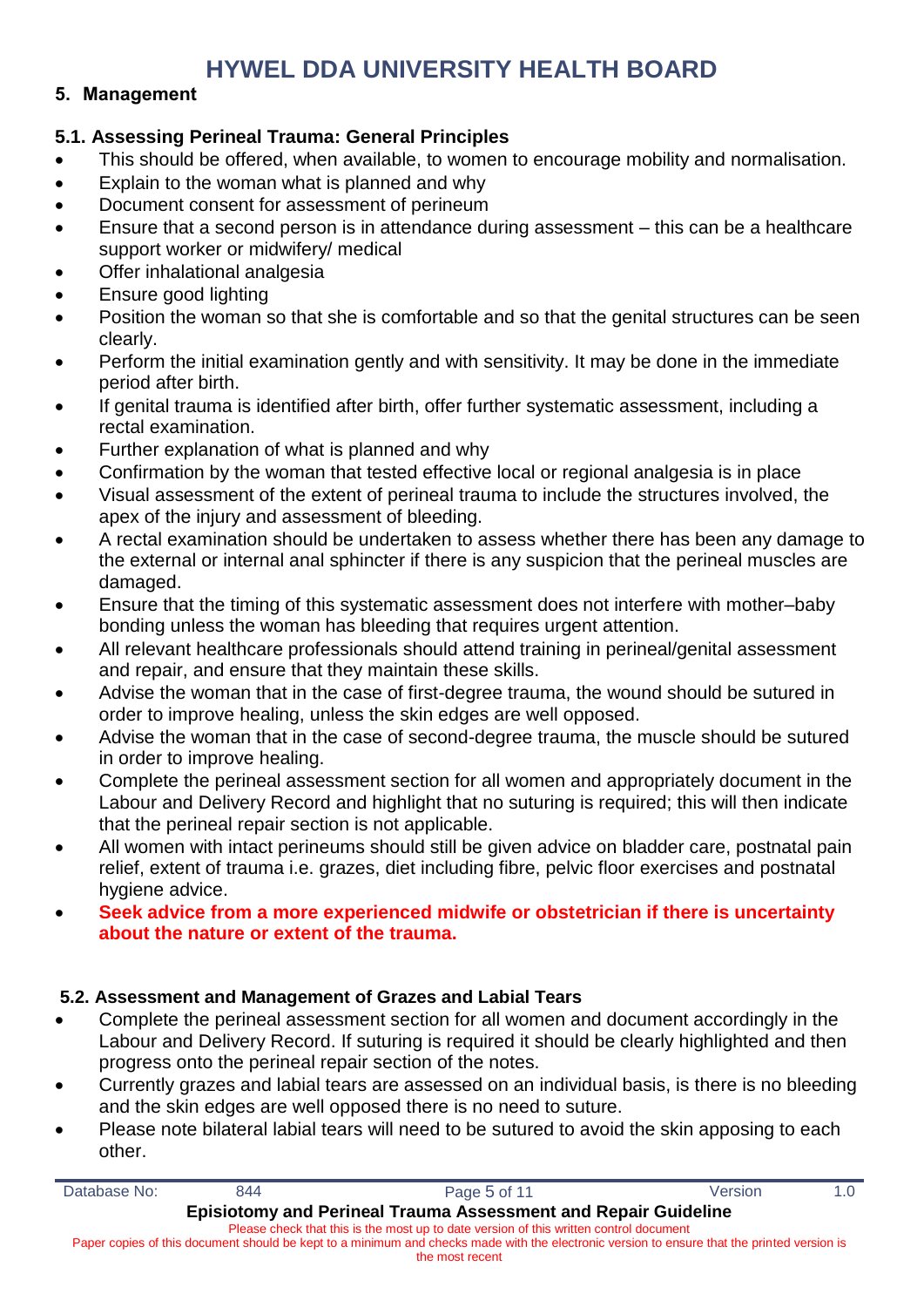If there is a requirement to suture gain verbal consent and document technique in the Labour and Delivery Record under the heading 'perineal assessment and repair'.

### **5.3. Assessment and Management of First Degree Tear**

- Complete perineal assessment section for all women and document accordingly in the Labour and Delivery Record or the AWNCPfNL.
- Document if suturing is required. If no suturing is indicated this should be clearly documented.
- Advise the woman that in the case of first-degree trauma, the wound should be sutured in order to improve healing, unless the skin edges are well opposed.
- If there is a requirement to suture, gain verbal consent and document technique in the Labour and Delivery Record or AWNCPfNL under the heading 'Perineal Assessment and Repair'.
- In the case of a first degree tear suturing is to be considered and assessed on an individual basis.

### **5.4. Assessment and Repair of Episiotomy and Secondary Degree Tear**

- Complete perineal assessment section for all woman as appropriate and document in the Labour and Delivery Record/ AWNCPfNL and highlight if suturing is required.
- All second degree tears and episiotomies are to be sutured.
- Discuss the need to suture with the mother and gain verbal consent and document technique in the Labour and Delivery Record/ AWNCPfNL.
- If the woman declines ensure she has been given a clear rational of the benefits of suturing and document the conversation within the Labour and Delivery Record/ AWNCPfNL.
- Advise the woman that in the case of second-degree trauma, the muscle should be sutured in order to improve healing.

### **5.5. Perineal Trauma Repair: General Principles**

- All relevant healthcare professionals must have attended training in perineal/genital assessment and repair and ensure that they maintain these skills.
- **Ensure that a second person is in attendance during the repair procedure– this can be a healthcare support worker or midwifery/ medical**
- Ensure that tested effective analgesia is in place, using infiltration with up to 20 ml of 1% lidocaine or equivalent
- Top up the epidural or insert a spinal anaesthetic if necessary infiltrate with local anaesthetic even if epidural in situ
- **If the woman reports inadequate pain relief at any point, address this immediately**
- **Check all equipment and all count swabs and needles before and after the procedure**.
- **It is the responsibly of the clinician undertaking the procedure to ensure that the counts are done, correct and are performed with a nominated second checker. If another practitioner takes over during the procedure, then a recount must take place. The count should be documented and include the name of the second checker**
- Repair perineal trauma using aseptic techniques
- **Insertion of swabs in the vagina is not advised. However, if necessary the tape should be secured by a clamp to the sterile drape and the swab removed at the end of the procedure**
- Carry out a rectal examination after completing the repair to ensure that suture material has not been accidentally inserted through the rectal mucosa.
- Ensure that difficult trauma is repaired by an experienced practitioner in theatre under regional or general anaesthesia.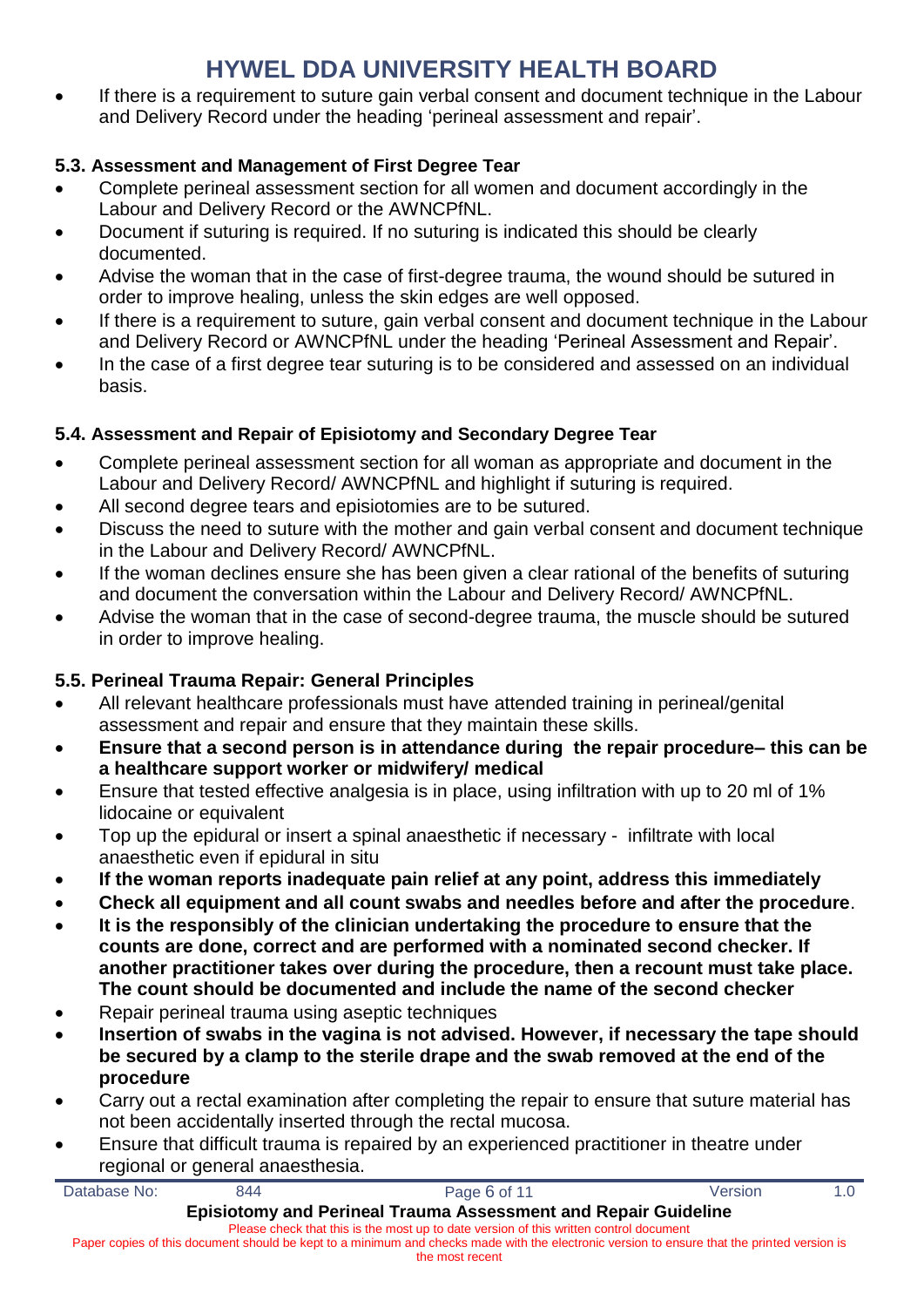- If a vaginal pack is used this must be clearly documented on the Perineal Repair proforma in the Labour and Delivery Record/ AWNCPfNL
- After completion of the repair, document an accurate detailed account covering the extent of the trauma, the method of repair and the materials used.
- Offer rectal non-steroidal anti-inflammatory drugs routinely after perineal repair of first and second-degree trauma provided these drugs are not contraindicated
- Give the woman information about the extent of the trauma, pain relief, diet, hygiene and the importance of pelvic-floor exercises
- Ensure that the assessment and management of Perineal Tears documentation in the Labour and Delivery Record and AWNCPfNL is completed and signed by 2 practitioners.

### **5.6 Recommendations on Methods of Perineal Repair**

- There is high-level evidence that a continuous non-locked suturing technique for repair of perineal muscle is associated with less short-term pain. More women who were repaired with a continuous non-locked technique were also satisfied with their perineal repair and felt back to normal at 3 months.
- A two-stage repair (where the skin is opposed but not sutured) is associated with no differences in the incidence of repair breakdown but is associated with less dyspareunia at 3 months. There is some evidence that it is also associated with less short-term perineal pain when compared with skin repair undertaken using chromic catgut sutures.
- Continuous subcuticular skin repair is associated with less short-term pain when compared with interrupted skin repair.
- If the skin is opposed after suturing of the muscle in second-degree trauma, there is no need to suture it.
- If the skin does require suturing, use a continuous subcuticular technique.
- Undertake perineal repair using a continuous non-locked suturing technique for the vaginal wall and muscle layer.

### **5.6.1 Materials for perineal repair**

Use an absorbable synthetic suture material to suture the perineum**.** 

### **6. Communication**

- Maternal wishes and concerns should be discussed and recorded
- The benefits of perineal repair and the assessment process should be explained.
- Consent should be sought prior to any interventions.
- The woman should be included in the decision making process regarding her care.

### **7. Education and Training**

Health professionals undertaking assessment and repair of perineal trauma performing must have attended training in perineal/genital assessment and repair and ensure that they maintain these skills.

### **8. Auditable standards**

A full explanation regarding trauma classification, verbal consent for repair and anaesthetic used for repair will be documented on the Perineal Repair proforma in the Labour and Delivery Record and the AWNCPfNL. Assessments will be aimed to be performed hourly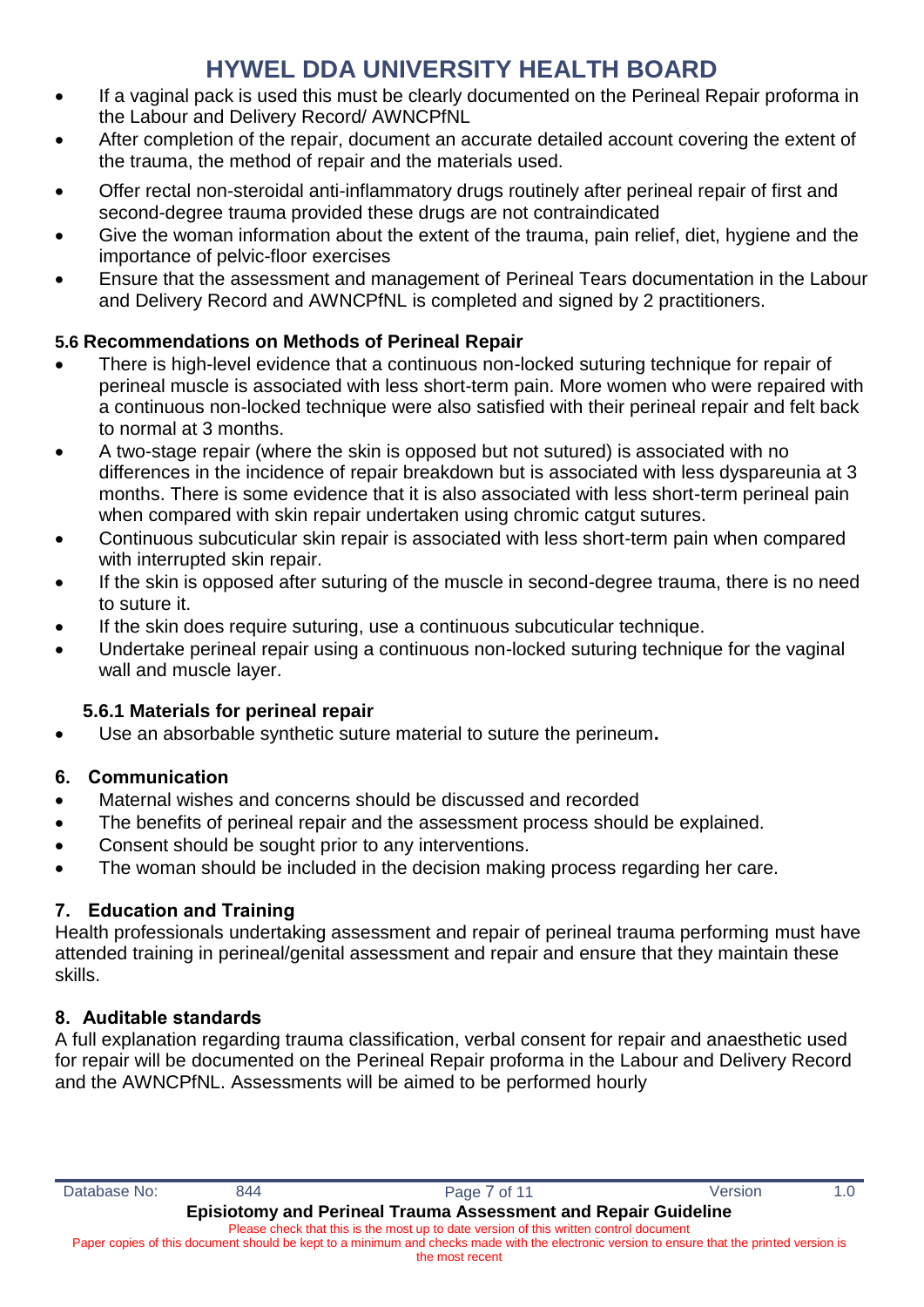Grading of perineal trauma is to be documented and illustrated on the diagram on the Perineal Repair proforma in the Labour and Delivery Record and the AWNCPfNL.

#### **Swab, needle and instrument count must be checked and documented pre and post repair procedure and signed by two health care professionals**

All second opinions provided during assessment and repair will be recorded, signed and timed on the Perineal Repair proforma in the Labour and Delivery Record and the AWNCPfNL.

#### **9. References**

- Kettle C, Hills RK, Ismail KMK. Continuous versus interrupted sutures for repair of episiotomy or second degree tears. Cochrane Database of Systematic Reviews. 2007; Issue 4 Art. No.: CD000947. DOI: 10.1002/14651858.CD000947.pub2.
- Lundquist M et al 2000. Is it necessary to suture all vaginal lacerations after a delivery? Birth 27(2):79-85.
- National Institute for Health and Care Excellence. (2014). Intrapartum care for healthy women and babies (CG190) London: NICE
- NICE CG190: Intrapartum Care for Healthy Mother's and Babies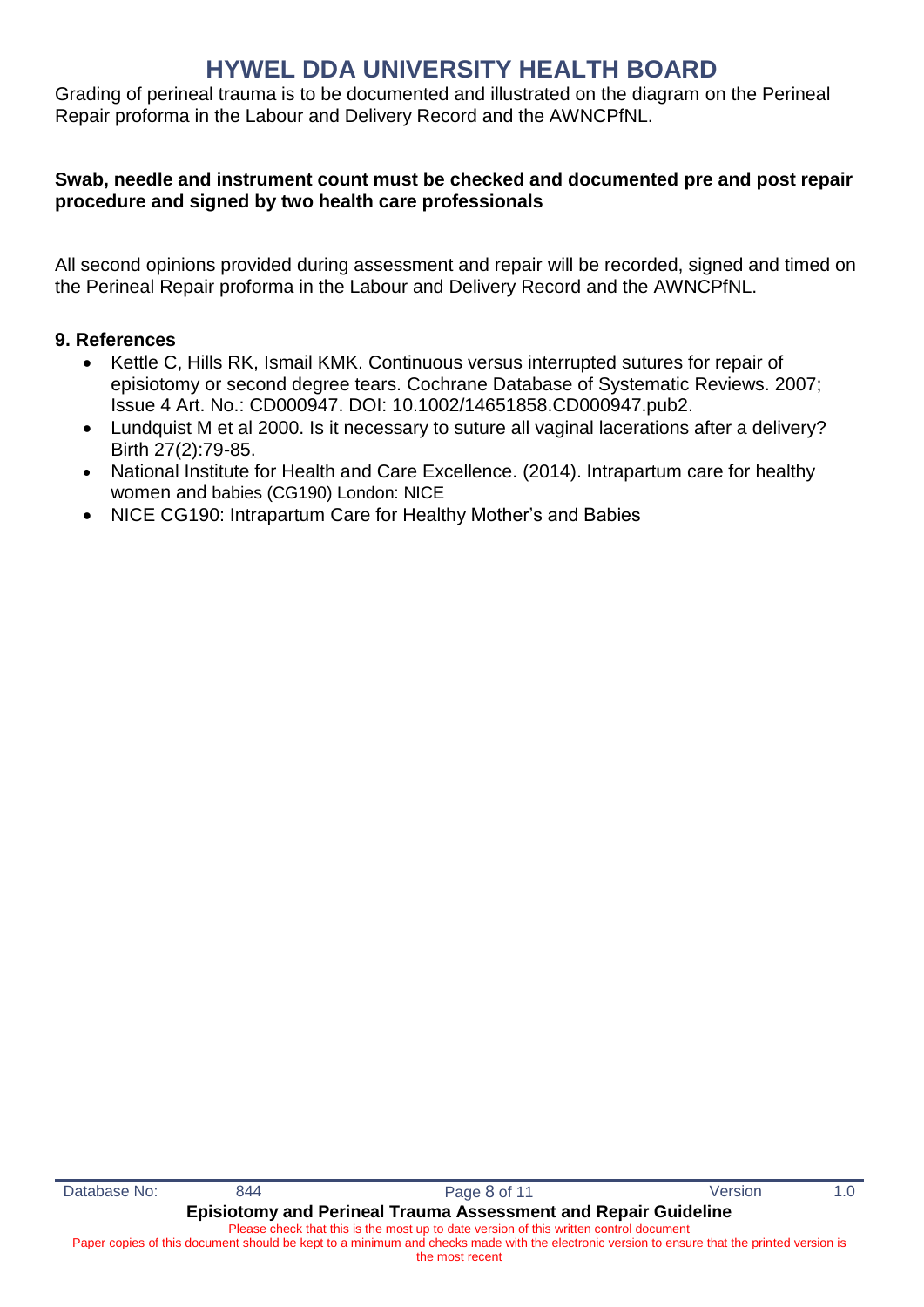### **9. Appendix 1 - INTRAPARTUM CTG CLASSIFICATION**

| <b>INTRAPARTUM CTG CLASSIFICATION</b><br>To be performed hourly as a minimum |                                                                    |                                                                                                                                                |                                                                                                                                         |                                                                                                                                                                        |                                                                |
|------------------------------------------------------------------------------|--------------------------------------------------------------------|------------------------------------------------------------------------------------------------------------------------------------------------|-----------------------------------------------------------------------------------------------------------------------------------------|------------------------------------------------------------------------------------------------------------------------------------------------------------------------|----------------------------------------------------------------|
| <b>Risk factors</b><br>(Please tick where<br>applicable)                     | <37 weeks<br><b>Meconium liquor</b><br>Slow rate of<br>progression | >41 weeks<br><b>Oxytocin infusion</b><br><b>Uterine Scar</b>                                                                                   | <b>IUGR</b><br><b>Pyrexia</b><br><b>Evidence of</b><br><b>SEPSIS</b>                                                                    | SROM > 24 hrs<br><b>Hyperstimulation</b><br><b>Multiple</b><br>pregnancy                                                                                               | <b>APH</b><br><b>Epidural</b><br><b>Breech</b><br>presentation |
| <b>CLASSIFICATION</b>                                                        | <b>NORMAL</b>                                                      | <b>SUSPICIOUS</b>                                                                                                                              |                                                                                                                                         | <b>PATHOLOGICAL</b>                                                                                                                                                    |                                                                |
| <b>Baseline</b><br>(Please tick)<br>Variability<br>(Please tick)             | $110 - 160$<br>bpm<br>5-25 bpm                                     | Lacking at least<br>$\bullet$<br>one characteristic<br>of normality but<br>with no<br>pathological                                             | $<$ 100 bpm<br>٠<br><b>Reduced variability</b><br>٠<br>Increase variability<br>٠<br>Sinusoidal pattern<br>٠                             |                                                                                                                                                                        |                                                                |
| <b>Decelerations</b><br>(Please tick)                                        | Non-<br>۰<br>repetitive<br>decelerations                           | features                                                                                                                                       | Repetitive late or prolonged decelerations for > 30<br>٠<br>min (or >20min if reduced variability)<br>Deceleration > 5 min<br>$\bullet$ |                                                                                                                                                                        |                                                                |
| Interpretation<br>(Please tick)                                              | No hypoxia/acidosis                                                | Low probability of<br>hypoxia/acidosis                                                                                                         | High probability of hypoxia/acidosis                                                                                                    |                                                                                                                                                                        |                                                                |
| <b>Clinical management</b><br>(Please tick)                                  | No intervention<br>necessary to improve<br>fetal oxygenation state | <b>Action to correct</b><br>$\bullet$<br>reversible cause<br>if identified<br><b>Close monitoring</b><br>$\bullet$<br>or adjunctive<br>methods | $\bullet$<br>٠<br>٠<br>accomplished                                                                                                     | Immediate action to correct reversible causes with<br>adjunctive methods<br>If this is not possible expedite delivery<br>In acute situations immediate delivery should |                                                                |
| <b>Management</b>                                                            |                                                                    |                                                                                                                                                |                                                                                                                                         |                                                                                                                                                                        |                                                                |
| <b>Reviewed by</b><br>(Print name)                                           |                                                                    |                                                                                                                                                |                                                                                                                                         | FRESH EYES minimum every 2 hrs. (2 clinicians required)                                                                                                                |                                                                |
| Date and time                                                                |                                                                    |                                                                                                                                                |                                                                                                                                         |                                                                                                                                                                        |                                                                |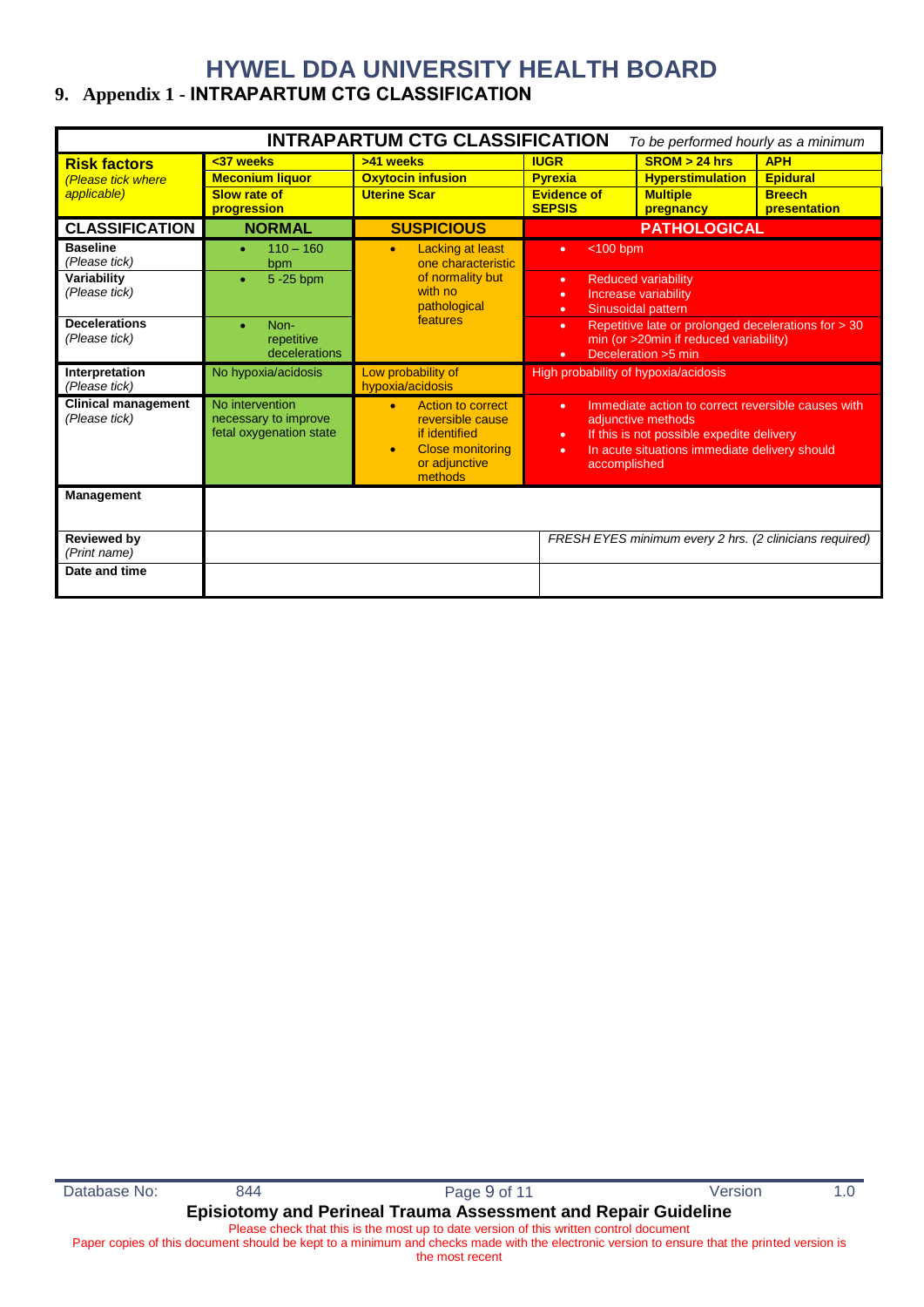|                                                                                                                                             | 10. Appendix 2 - HYPOXIA                                                                                                                                                                                                                                                                                                                                                                                                    |                                                                                                                                                                                                                                                                                                                                                                                                                                                                                                                                                                    |  |  |  |  |
|---------------------------------------------------------------------------------------------------------------------------------------------|-----------------------------------------------------------------------------------------------------------------------------------------------------------------------------------------------------------------------------------------------------------------------------------------------------------------------------------------------------------------------------------------------------------------------------|--------------------------------------------------------------------------------------------------------------------------------------------------------------------------------------------------------------------------------------------------------------------------------------------------------------------------------------------------------------------------------------------------------------------------------------------------------------------------------------------------------------------------------------------------------------------|--|--|--|--|
| <b>Hypoxia</b>                                                                                                                              | <b>Features</b>                                                                                                                                                                                                                                                                                                                                                                                                             | <b>Management</b>                                                                                                                                                                                                                                                                                                                                                                                                                                                                                                                                                  |  |  |  |  |
| Hypoxia<br>$\frac{1}{2}$                                                                                                                    | <b>Baseline appropriate for G.A.</b><br>۰<br>Normal variability and cycling<br>No repetitive decelerations                                                                                                                                                                                                                                                                                                                  | Consider whether the CTG needs to continue.<br>If continuing the CTG perform routine hourly review. (see CTG<br><b>Assessment Tool below)</b>                                                                                                                                                                                                                                                                                                                                                                                                                      |  |  |  |  |
|                                                                                                                                             | <b>Evidence of Hypoxia</b>                                                                                                                                                                                                                                                                                                                                                                                                  |                                                                                                                                                                                                                                                                                                                                                                                                                                                                                                                                                                    |  |  |  |  |
| Chronic<br>Hypoxia                                                                                                                          | Higher baseline than expected for<br>$\bullet$<br><b>G.A.</b><br>Reduced variability and/ or absence<br>$\bullet$<br>of cycling<br>Absence of accelerations<br>$\bullet$<br><b>Shallow decelerations</b><br>$\bullet$<br><b>Consider the clinical indicators:</b><br>$\bullet$<br>reduced fetal<br>movements, thick meconium,<br>$\bullet$<br>bleeding,<br>evidence of chorioamnionitis,<br>$\bullet$<br>postmaturity, IUGR | <b>Avoid further stress</b><br>Expedite delivery, if delivery is not imminent                                                                                                                                                                                                                                                                                                                                                                                                                                                                                      |  |  |  |  |
| Evolving<br>Hypoxia                                                                                                                         | <b>Compensated</b><br>Rise in the baseline (with normal<br>$\bullet$<br>variability and stable baseline)<br>preceded by decelerations and loss<br>of accelerations                                                                                                                                                                                                                                                          | Likely to respond to conservative interventions (see below)<br>Regular review every 30-60 minutes to assess for signs of further<br>hypoxic change, and that the intervention resulted in an improvement.<br>Other causes such as reduced placental reserve MUST be considered<br>and addressed accordingly.                                                                                                                                                                                                                                                       |  |  |  |  |
| Gradually                                                                                                                                   | <b>Decompensated</b><br>Rise in the baseline (with normal<br>$\bullet$<br>variability anstable baseline)<br>preceded by decelerations and loss<br>of accelerations                                                                                                                                                                                                                                                          | Needs urgent intervention to reverse the hypoxic insult (remove<br>$\bullet$<br>prostaglandin pessary, stop oxytocin infusion, tocolysis)<br>Delivery should be expedited, if no signs of improvement are seen                                                                                                                                                                                                                                                                                                                                                     |  |  |  |  |
| <b>Subacute</b><br>Hypoxia                                                                                                                  | More time spent during decelerations<br>$\bullet$<br>than at the baseline<br>May be associated with saltatory<br>$\bullet$<br>pattern(increased variability)                                                                                                                                                                                                                                                                | <b>First Stage</b><br>Remove prostaglandins/stop oxytocin infusion<br>If no improvement, needs urgent tocolysis<br>If still no evidence of improvement within 10-15 minutes, review<br>situation and expedite delivery<br><b>Second Stage</b><br>Stop maternal active pushing during contractions until improvement is<br>$\bullet$<br>noted.<br>If no improvement is noted, consider tocolysis if delivery is not<br>imminent or expedite delivery by operative vaginal delivery                                                                                  |  |  |  |  |
| <b>Hypoxia</b><br>Acute                                                                                                                     | <b>Prolonged Deceleration (&gt; 3 minutes)</b>                                                                                                                                                                                                                                                                                                                                                                              | Preceded by reduced variability and lack of cycling or<br>reduced variability within the first 3 minutes<br><b>IMMEDIATE DELIVERY IS THE SAFEST OPTION</b><br>Preceded by normal variability and cycling and normal<br>variability during the first 3 minutes of the deceleration<br>(see 3-minute rule above)<br>Exclude the 3 accidents (i.e. cord prolapse, placental abruption, uterine<br>rupture - if an accident is suspected prepare for immediate delivery)<br><b>Correct reversible causes</b><br>If no improvement by 9 minutes or any of the accidents |  |  |  |  |
| <b>Unable to Ascertain</b><br>maternal heart rate)<br>Poor signal quality<br>uncertain baseline<br>possible recording of<br>fetal wellbeing | diagnosed immediate delivery by the safest and quickest route<br>Escalate to senior team<br>Consider Adjunctive Techniques, if appropriate<br>Consider the application of FSE to improve signal quality                                                                                                                                                                                                                     |                                                                                                                                                                                                                                                                                                                                                                                                                                                                                                                                                                    |  |  |  |  |

Database No: 844 844 Page 10 of 11 Version 1.0

**Episiotomy and Perineal Trauma Assessment and Repair Guideline**  Please check that this is the most up to date version of this written control document

Paper copies of this document should be kept to a minimum and checks made with the electronic version to ensure that the printed version is the most recent